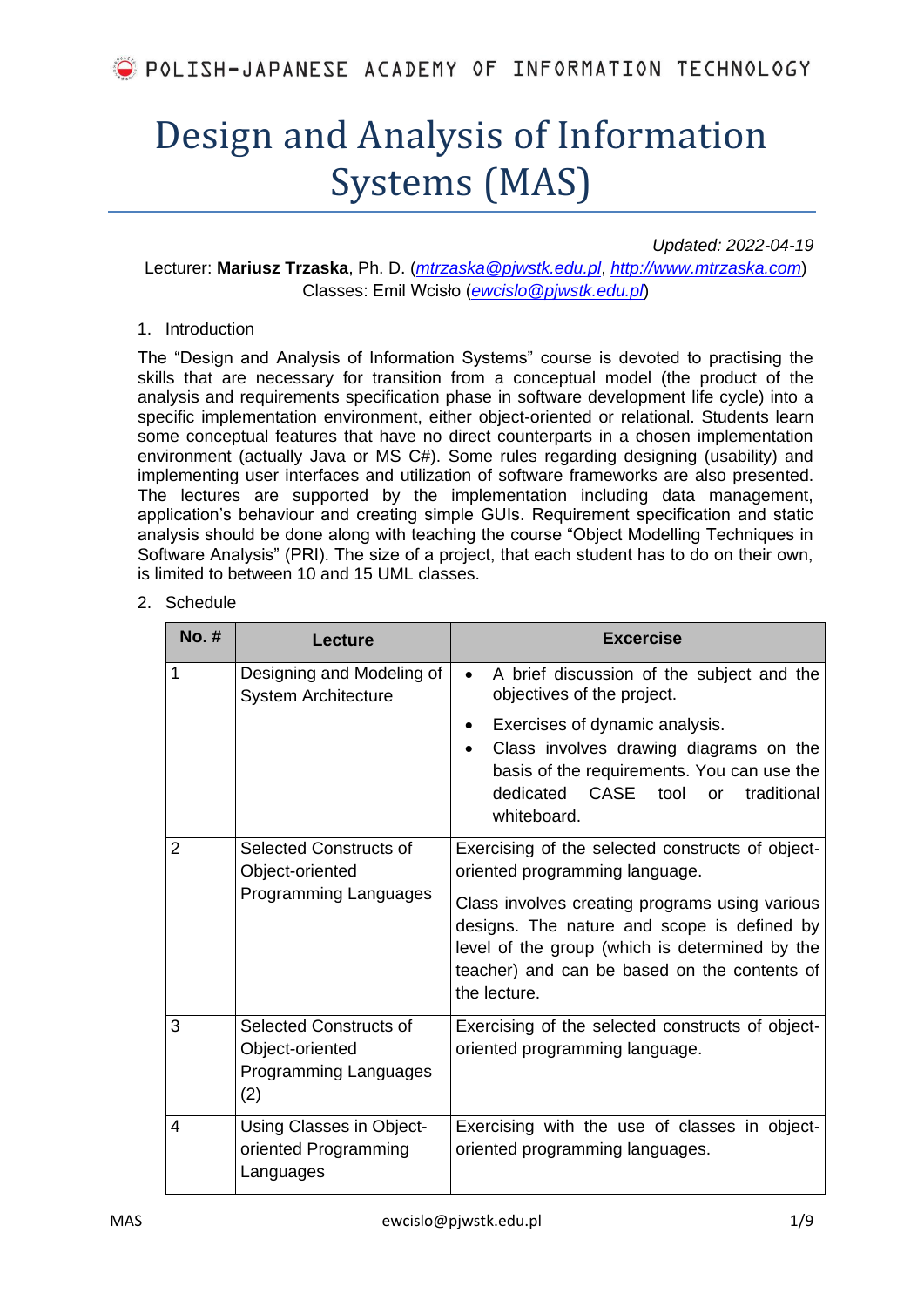| 14 | Design and<br>Implementation of                                             | Evaluation of final project implementation.                                                                                                              |  |  |  |  |  |  |
|----|-----------------------------------------------------------------------------|----------------------------------------------------------------------------------------------------------------------------------------------------------|--|--|--|--|--|--|
|    |                                                                             | deadline<br><b>The</b><br>for<br>sending<br>documentation. There is no possibility<br>of sending the documentation later.                                |  |  |  |  |  |  |
|    | (2)                                                                         | Work on the final project.                                                                                                                               |  |  |  |  |  |  |
| 13 | Design and<br>Implementation of<br><b>Graphical User Interfaces</b>         | Exercising the implementation of graphical<br>$\bullet$<br>user interfaces (including the use of a<br>dedicated GUI editor).                             |  |  |  |  |  |  |
|    |                                                                             | Work on the final project.<br>$\bullet$                                                                                                                  |  |  |  |  |  |  |
| 12 | Design and<br>Implementation of<br><b>Graphical User Interfaces</b>         | Exercising the implementation of graphical<br>$\bullet$<br>user interfaces (including the use of a<br>dedicated GUI editor).                             |  |  |  |  |  |  |
|    |                                                                             | Work on the final project.<br>$\bullet$                                                                                                                  |  |  |  |  |  |  |
| 11 | <b>Usability of Graphical User</b><br>Interfaces                            | Evaluation of a mini project MP5 (lecture<br>$\bullet$<br>material for relational model)                                                                 |  |  |  |  |  |  |
| 10 | <b>Relational Model in Object-</b><br>oriented Programming<br>Languages (2) | Exercising<br>the<br>implementation<br>0f<br>the<br>$\bullet$<br>relational<br>model<br>object-oriented<br>in<br>programming languages                   |  |  |  |  |  |  |
|    | oriented Programming<br>Languages                                           | material for constraints)<br>the implementation<br>Exercising<br>of<br>the<br>٠<br>relational<br>model<br>object-oriented<br>in<br>programming languages |  |  |  |  |  |  |
| 9  | <b>Relational Model in Object-</b>                                          | Evaluation of a mini project MP4 (lecture<br>$\bullet$                                                                                                   |  |  |  |  |  |  |
|    | oriented Programming<br>Languages                                           | programming languages.<br>Evaluation of a mini project MP3 (lecture<br>material for inheritance)                                                         |  |  |  |  |  |  |
| 8  | Implementation of Other<br><b>UML Constructs in Object-</b>                 | Exercising the implementation of various<br>$\bullet$<br><b>UML</b><br>object-oriented<br>in<br>structures                                               |  |  |  |  |  |  |
|    |                                                                             | Evaluation of a mini project MP2 (lecture<br>٠<br>material for associations)                                                                             |  |  |  |  |  |  |
| 7  | Inheritance in Object-<br>oriented Programming<br>Languages                 | Exercising the implementation of different<br>$\bullet$<br>models of inheritance in object-oriented<br>programming languages.                            |  |  |  |  |  |  |
| 6  | <b>Associations in Object-</b><br>oriented Programming<br>Languages (2)     | of implementing association<br>Exercising<br>in<br>object-oriented programming languages (2).                                                            |  |  |  |  |  |  |
|    |                                                                             | Evaluation of the mini project MP1<br>(lecture material for classes)                                                                                     |  |  |  |  |  |  |
| 5  | <b>Associations in Object-</b><br>oriented Programming<br>Languages         | Exercising of implementing association in<br>object-oriented<br>programming<br>languages<br>(1).                                                         |  |  |  |  |  |  |
|    |                                                                             |                                                                                                                                                          |  |  |  |  |  |  |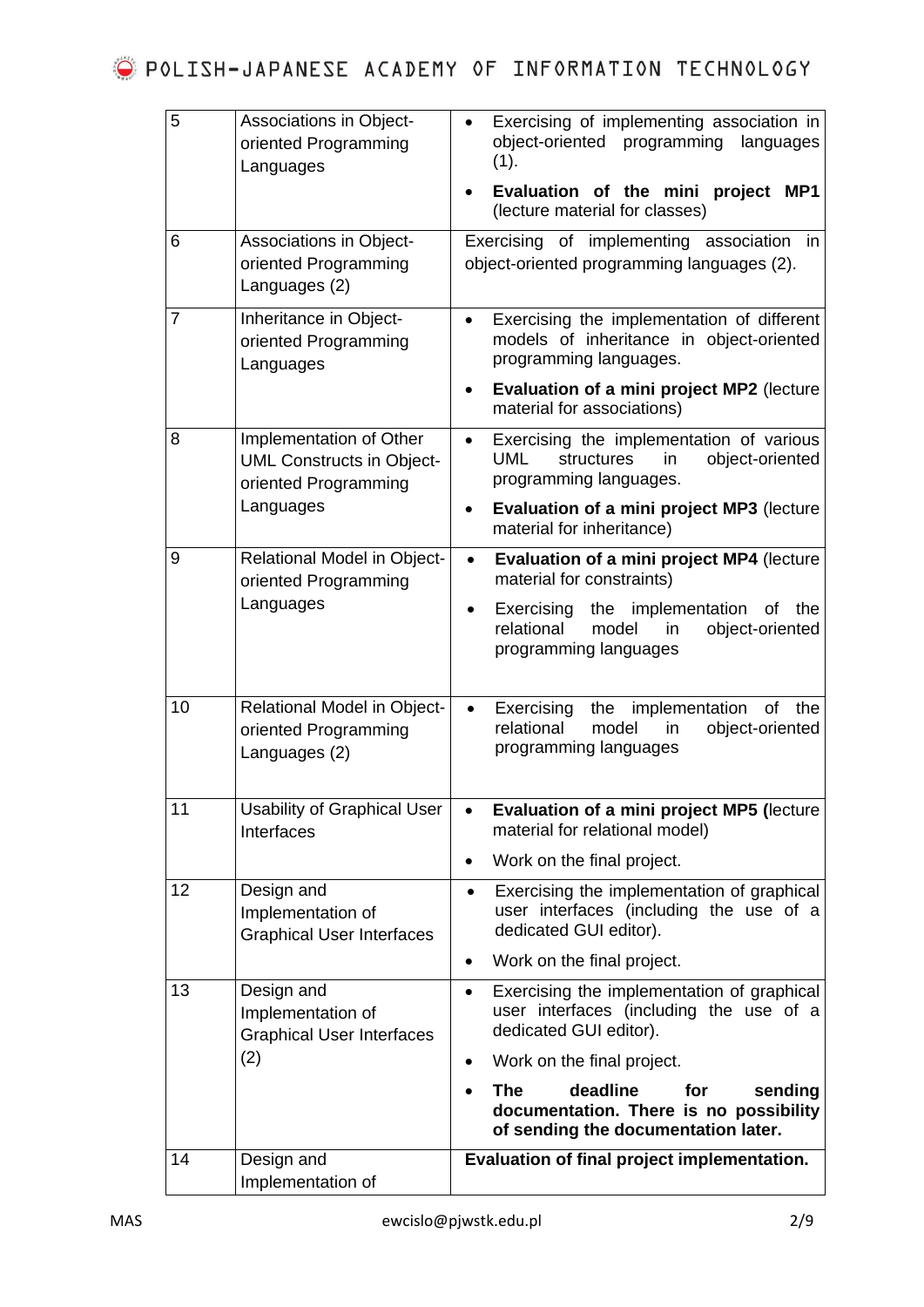|    | <b>Graphical User Interfaces</b><br>(3)                                    |                                                                 |
|----|----------------------------------------------------------------------------|-----------------------------------------------------------------|
| 15 | Design and<br>Implementation of<br><b>Graphical User Interfaces</b><br>(4) | All matters relating to the final evaluation of the<br>classes. |

## 3. Mini-projects

Their goal is to test the understanding the practical ways to implement particular constructions of the conceptual model (classes, associations, an extent, etc.) and their cooperation with the relational model. In addition, they can be treated as a "cornerstone" of the final project (which later will be supplemented with other required elements, e. g. GUI). You need to implement various business constructs (all the technical information such as the number of objects in extent, setters / getters do not apply), which are present in the conceptual model. Every MP must be implemented as a **console application** and contain examples of data and / or methods that illustrates its proper operation (localized in the main() method). Projects evaluation schedule – see attached classes schedule. During the evaluation you can expect questions about ongoing issues and implementation approaches. Your late mini projects can be evaluated during next classes, but it is associated with a 50% reduction in the score.

MP elements to be assessed<sup>1</sup>:

| <b>MP 01</b>                                                                                                                                                                                                                                                                                   | <b>MP02</b>                                                                                                                                                                                    | <b>MP 03</b>                                                                                                                                                                                     | <b>MP 04</b>                                                                                                                                               | <b>MP 05</b>                                                                                                                                                                                                                                                                                        |
|------------------------------------------------------------------------------------------------------------------------------------------------------------------------------------------------------------------------------------------------------------------------------------------------|------------------------------------------------------------------------------------------------------------------------------------------------------------------------------------------------|--------------------------------------------------------------------------------------------------------------------------------------------------------------------------------------------------|------------------------------------------------------------------------------------------------------------------------------------------------------------|-----------------------------------------------------------------------------------------------------------------------------------------------------------------------------------------------------------------------------------------------------------------------------------------------------|
| Classes,<br>attributes                                                                                                                                                                                                                                                                         | <b>Associations</b>                                                                                                                                                                            | Inheritance                                                                                                                                                                                      | <b>Constraints</b>                                                                                                                                         | Relational model <sup>2</sup>                                                                                                                                                                                                                                                                       |
| • A class extent<br>$\bullet$ A class extent $-$<br>persistence<br>• A complex<br>attribute<br>• An optional<br>attribute<br>$\bullet$ A multi-value<br>attribute<br>• A class attribute<br>• A derrived<br>attribute<br>• A class method<br>$\bullet$ Method<br>overriding and<br>overloading | $\bullet$ "Basic"<br>$\bullet$ With an<br>attribute<br>• Qualified<br>• Composition<br>In every case:<br>cardinality 1-*<br>or *-* and<br>automatic<br>creation of a<br>reverse<br>connection. | • An abstract class<br>and polymorphic<br>method invocation<br>• An overlapping<br>inheritance<br>• A multi-inheritance<br>• A multi-aspect<br>inheritance<br>$\bullet$ A dynamic<br>inheritance | $\bullet$ For an<br>attribute<br>• Unique<br>$\bullet$ Subset<br>• Ordered<br>$\bullet$ Bag<br>$\bullet$ Xor<br>$\bullet$ Custom<br>business<br>constraint | • RM - classes<br>$\bullet$ RM $-$<br>associations (1-*<br>or $*$ - $*)$<br>• RM - inheritance.<br>You should create<br>a program that<br>uses a database<br>and implements<br>the above<br>structures. You<br>can use any tools,<br>e.g. ORM-s, for<br>example:<br>Hibernate, Entity<br>Framework. |

The topics of the MPx could be different from a topic of the final project.

<sup>1</sup> You should propose your own business cases, i. e. do not use examples from lectures, books, etc.

 $2$  Relational model (MR) is not applicable for students of Department of Information Management (WZI).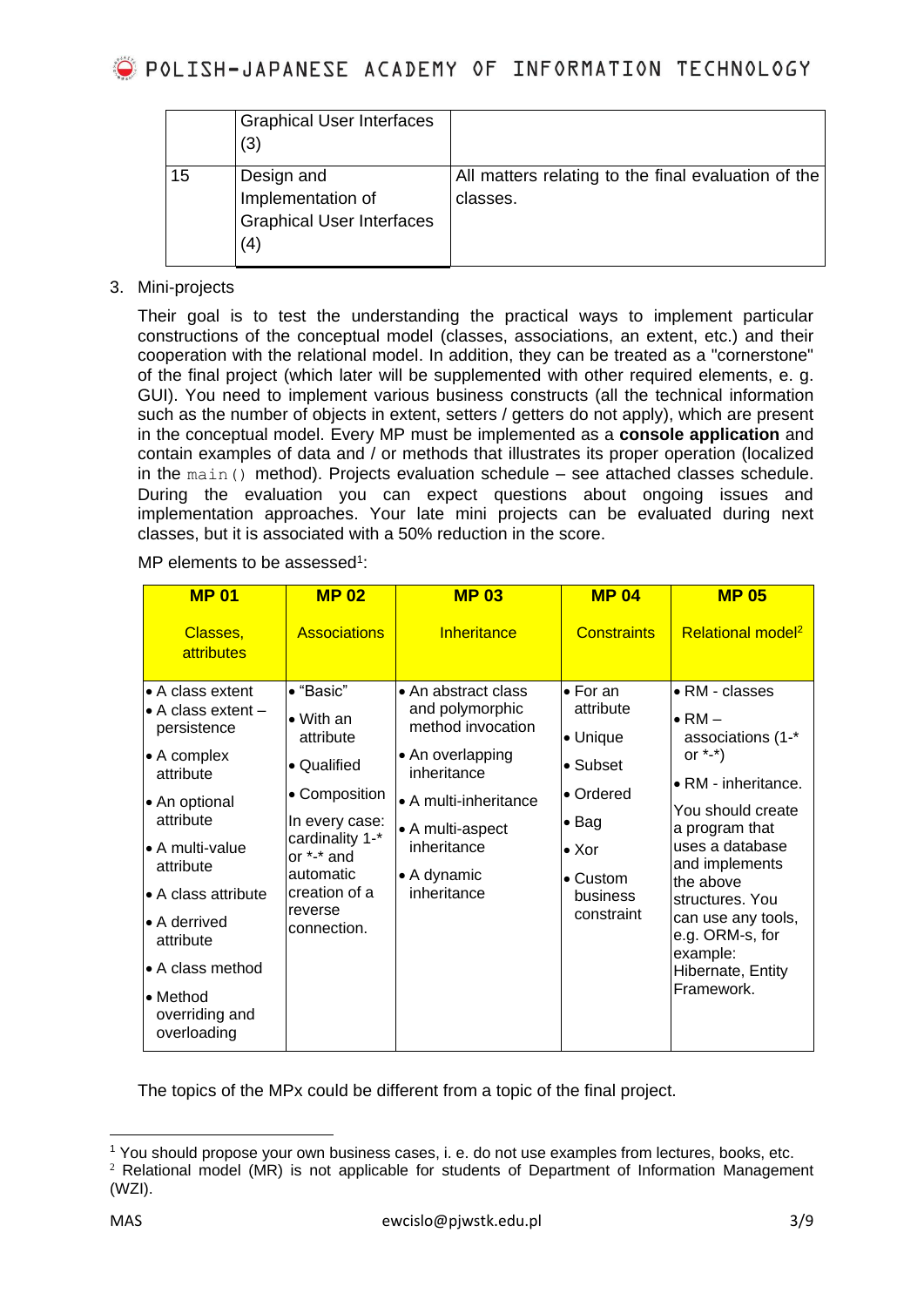It is not allowed to combine different constructs in the same example, e.g. each kind of an attribute should have its own business example.

Mini-projects are an integral part of the final evaluation (see section 5.1). Thus they should be well prepared.

- 4. The final project consists of two parts: a documentation and an implementation. Its topic should be complex enough to create the appropriate number (12 - 15) meaningful business classes. Because of this, topics like tool applications, system applications, media players, etc. are not suitable. If you have doubts you should consult the teacher.
	- 4.1. Documentation
		- 4.1.1. The documentation includes the "old" part, i. e. the one that has been created on the PRI class (included as an attachment) and the "new" documentation. The "new" documentation copies the "old" documentation scheme, but there are some new elements, which are mentioned below. Those who do not have the "old" project of the PRI must develop at least: requirements (as the "story"), the use case diagram and analytical class diagram.
		- 4.1.2. Use cases: "New" documentation of use cases should include detailed description of one non-trivial use case in addition to "old" documentation. The use case should refer to another use case. The scenario for this use case should be made using both natural language and activity diagram.
		- 4.1.3. User interface design: based on the selected non-trivial use case, user interface design should be made (according to the guidelines given in the lecture).
		- 4.1.4. For selected use case a dynamic analysis should be performed (i.e., UML diagrams of activity, interaction and state should be provided). Dynamic analysis should be completed not only by the appearance of the methods in the class diagram, but also a discussion of its implications. "The effects" of the dynamic analysis (perhaps not only new methods, but also new attributes, new associations, etc.) should be placed on a class diagram redrawn from the "old" project and, where possible, highlighted with a different color. The project must use all the kinds of diagrams mentioned above.
		- 4.1.5. Before the "final" class diagram, which forms the basis for implementation, it is necessary to include elements specifying the design decisions (for example, based on the relevant parts of the diagram), e.g. how to implement a class extent.
		- 4.1.6. In summary, the "final" (design) class diagram differs from the diagram provided on the PRI in the following sections:
			- Has more details
			- All structures which do not exist in a given programming language are transformed (according to the design decisions)
			- Is supplemented with methods resulting from dynamic analysis
		- 4.1.7. You should take care of **the readability of the entire documentation**, especially diagrams (some vector format is recommended, e. g. *Enhanced Metafile*). Hence, you should ensure that:
			- each of them is properly described/entitled,
			- diagrams are prepared in a suitable tool (e. g. UMLet),
			- you use fonts which are big enough (100% A4 view should be readable),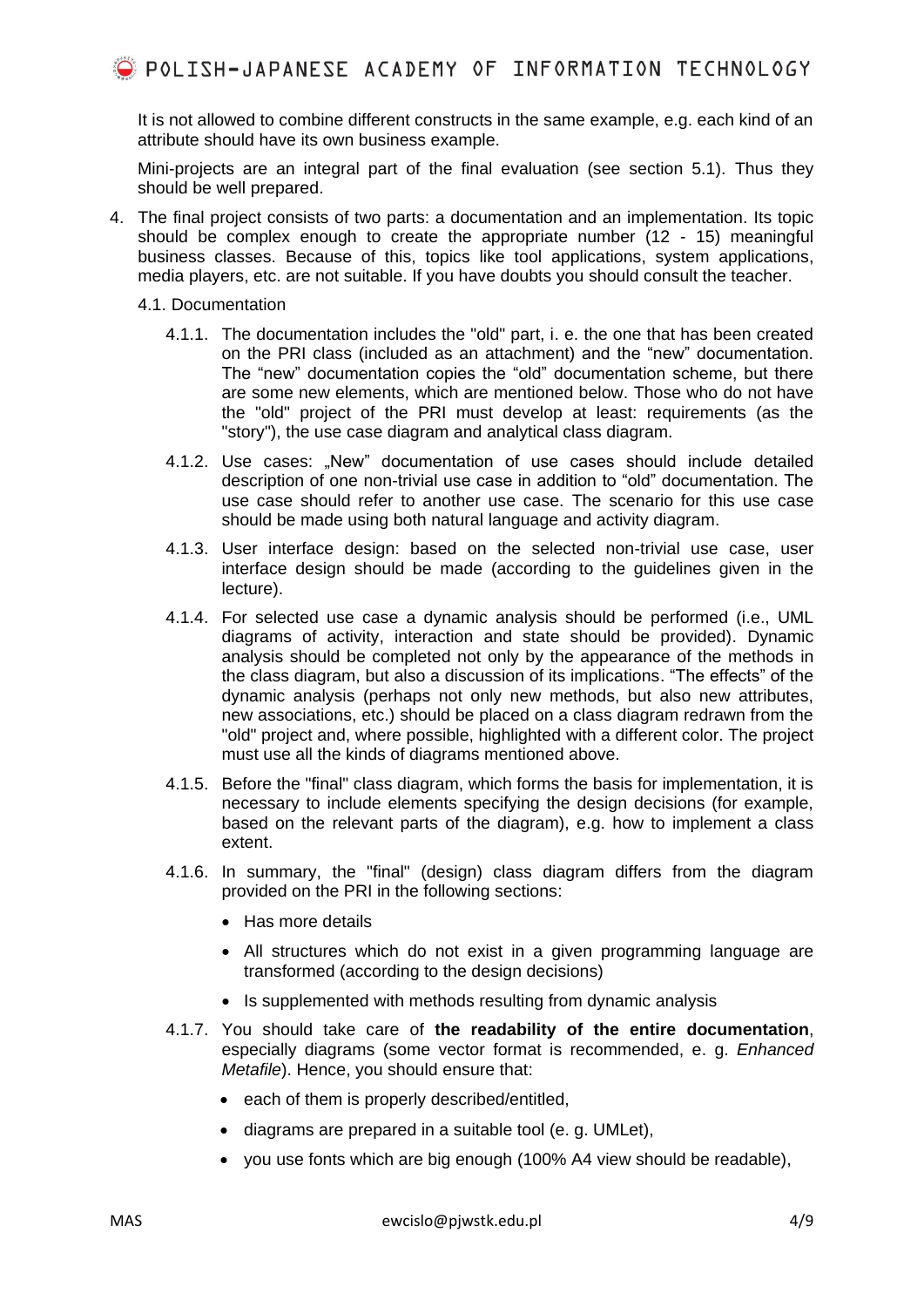- layout is clear, e.g. draw inheritance as vertical lines and associations as horizontal ones, avoid crossing lines, etc.
- 4.1.8. Documentation should be delivered **in a single PDF file** (*MAS\_Group\_Lastname\_Firstname\_StudentNo.pdf*) sent to the email address of the teacher. Deadline - see the attached schedule.
- 4.1.9. A summary of the contents of the project documentation (PRI + MAS):
	- User requirements
	- The use case diagram
	- The class diagram analytical
	- The class diagram design
	- The scenario of selected use case (as text)
	- The activity diagram for picked use case
	- The state diagram for selected class
	- The interaction (sequence) diagram for selected use case
	- The GUI design
	- The discussion of design decisions and the effect of dynamic analysis
- <span id="page-4-0"></span>4.1.10. The evaluation of the documentation will be issued in accordance with the table below (prerequisite: meeting the requirements of paragraph 4.1):

| <b>Criterion</b>                                       | <b>Max points</b> |
|--------------------------------------------------------|-------------------|
| The complexity of the business domain                  | 10                |
| Documenting the use case(s) (scenario and diagram)     | 10                |
| Correctness and complexity of the design class diagram | 25                |
| Correctness and complexity of the interaction diagram  | 10                |
| Correctness and complexity of the activity diagram     | 10                |
| Correctness and complexity of the state diagram        | 10                |
| The GUI design                                         | 10                |
| Discussion of the design decisions                     | 10                |
| Readability and organization of the document           | 5                 |
| Total                                                  | 100               |

#### 4.2. Implementation

- 4.2.1. The whole structure (all the classes with appropriate associations).
- 4.2.2. Methods required to implement the use case (or cases).
- 4.2.3. Elements of the graphical user interface (GUI), which are necessary to present a working implementation of the selected use case. Each project **must have** a GUI.
- 4.2.4. **Minimum implementation of the GUI must** involve an interaction of two classes connected with an association (required target cardinality: many), for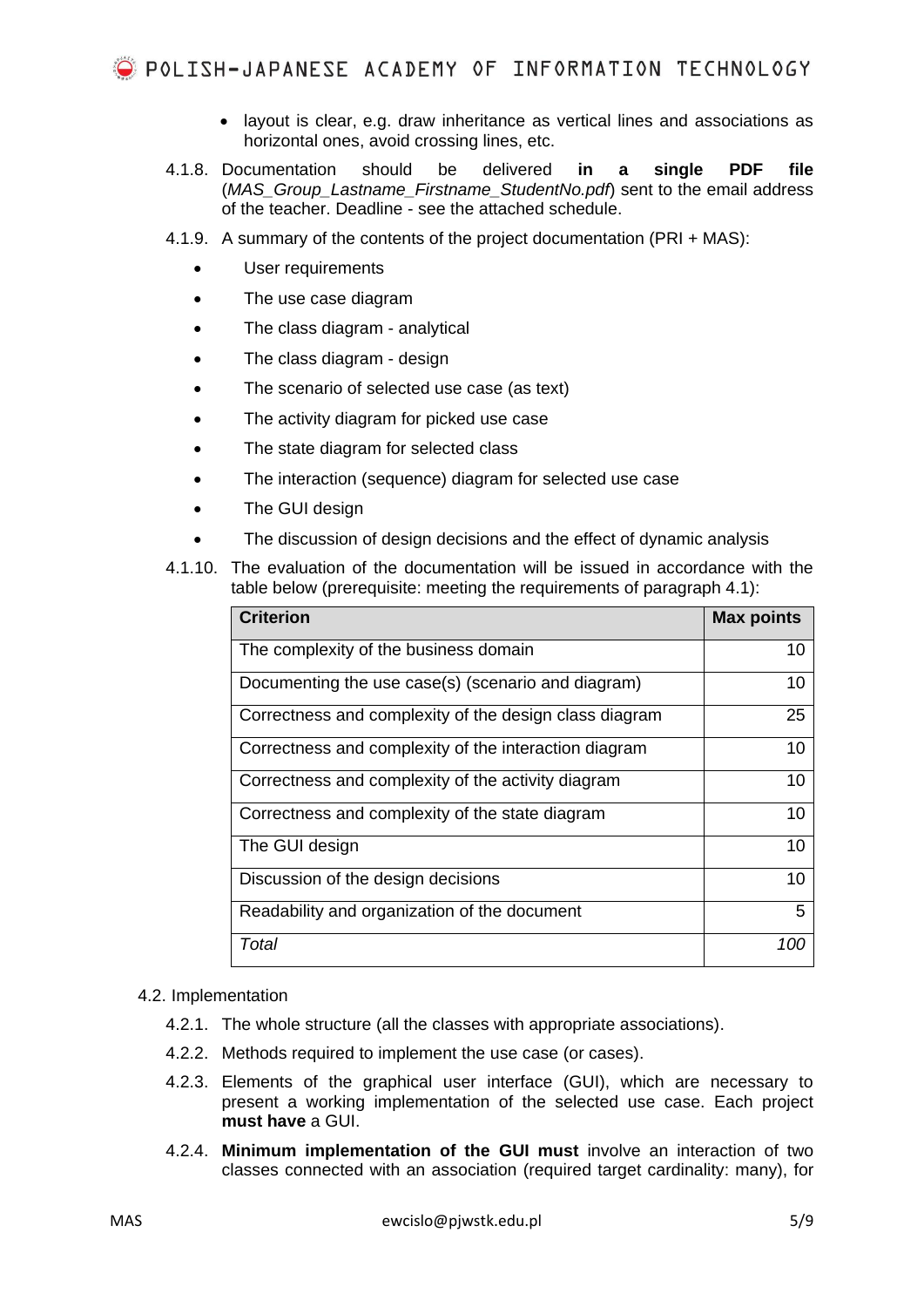example: there are two classes: an *Employee* and a *Company*; a widget (capable of showing many items, e.g. *ListBox)* contains a list of companies, after clicking on any item it should display another widget (capable of showing many items, e.g. *ListBox*) which contains a list of its employees retrieved **using a defined association** (usually it means no SQL queries). GUI implementation, which **only** creates connections between objects and does not allow for the above interaction, is **not enough to pass the project**. Similarly, solutions e.g. with a single widget, a *TextBox*, target cardinality "1" or just filtering the extent (instead of using a previously defined association) are insufficient.

- 4.2.5. The implementation must contain **sample data** showing the correct operation.
- 4.2.6. Pay attention to quality, ergonomics and usability of GUI (e.g., windows scaling, colors, philosophy of actions) - it is an important component of the final assessment. Design and implementation of GUI (you can use dedicated editors) shall be in accordance with the principles of usability, described at the lecture.
- 4.2.7. All data stored in the system must be persistent (e.g. file, database, dedicated library, etc.).
- 4.2.8. Implementation of the project will be individually evaluated during the exercises (see below). Therefore, it does not need to be send in any persistent form.
- 4.2.9. Language of the implementation can be Java, C# or C++. Other languages should be agreed with the teacher.

<span id="page-5-0"></span>

|  |  | 4.2.10. The grade for the implementation will be issued in accordance with the |  |  |  |  |
|--|--|--------------------------------------------------------------------------------|--|--|--|--|
|  |  | following table (prerequisite: meeting the requirements of Section. 4.2):      |  |  |  |  |

| <b>Criterion</b>                                                            | Max<br>points |  |
|-----------------------------------------------------------------------------|---------------|--|
| Difficulty of the task                                                      | 10            |  |
| The scope and the correctness of the realized functionality                 | 15            |  |
| The scope and correctness of completed object-oriented<br>constructs        | 25            |  |
| Code quality (names, comments, JavaDoc, etc.)                               | 5             |  |
| The elegance of implemented solutions                                       | 15            |  |
| The way of the persistence implementation                                   | 10            |  |
| implementation of the GUI<br>(including<br>usability/<br>The<br>ergonomics) | 20            |  |
| Total                                                                       | 100           |  |

The final project does not have to include all constructs from mini-projects.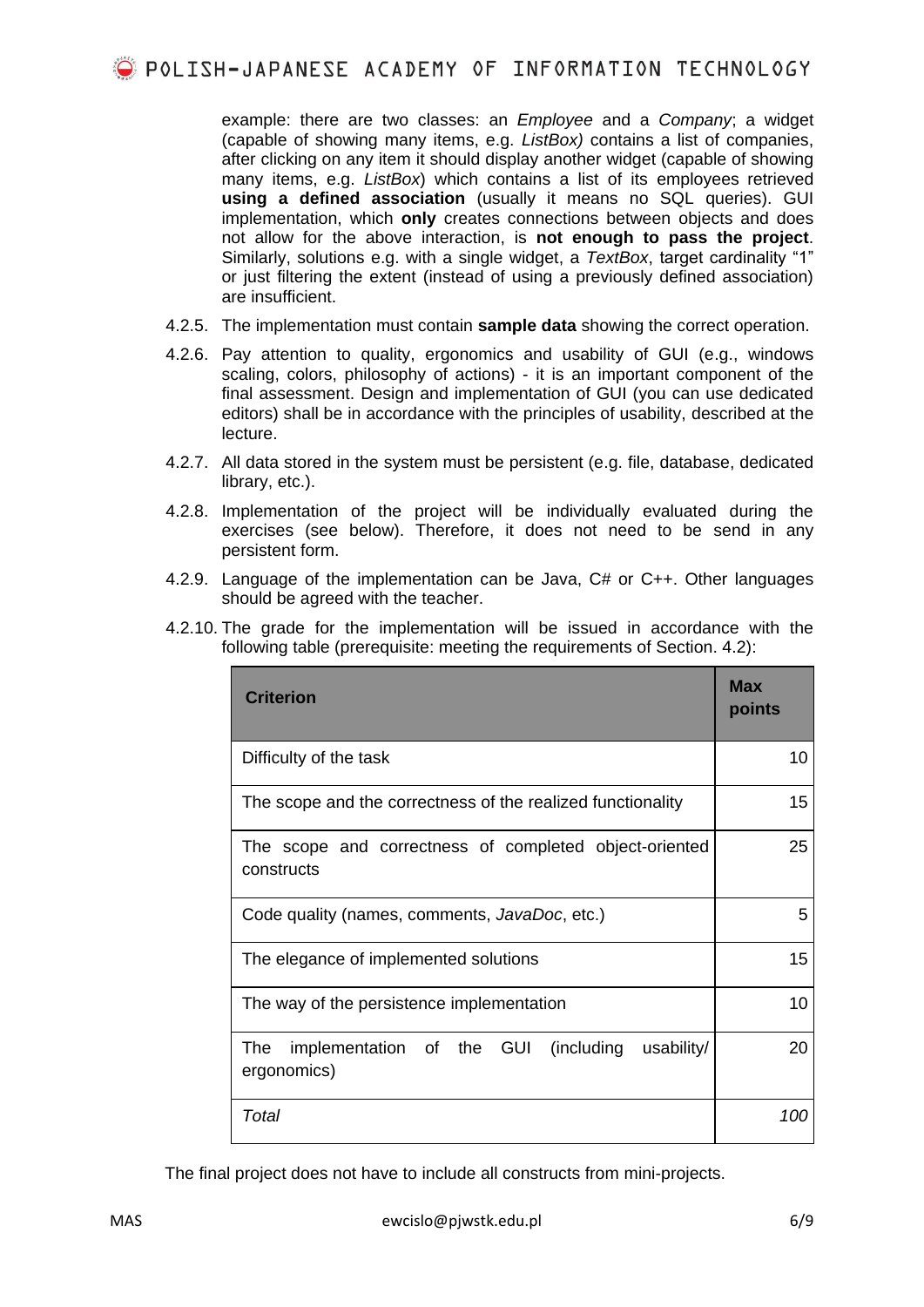- 4.3. **Each** project will be evaluated individually. During the evaluation, you can expect detailed questions about the way of the implementation, e. g. *"What will be if…"*, *"Why it's done this way…"*, *"Please make the following modifications..."*. People who implemented the projects personally should not have any problems with answering the above questions. Lack of ability to answer above questions will result in negative grade of the classes.
- 4.4. The following aspects of the project will be evaluated (see also points [4.1.10,](#page-4-0) [4.2.10\)](#page-5-0):
	- 4.4.1. The difficulty of the task.
	- 4.4.2. The realized scope of the functionality.
	- 4.4.3. The quality of the code including comments, that allow to automatically generate API documentation.
	- 4.4.4. The elegance of implemented solutions, including the GUI ergonomics
- 5. The credit of the exercises

Final evaluation of the exercise consists of the following components:

- <span id="page-6-0"></span>5.1. Points for mini-projects (no need to individually pass each of them):  $20 + 20 + 20 + 10$  $16 + 24 = 100$  pts.,
- <span id="page-6-1"></span>5.2. Evaluation of the project:
	- 5.2.1. Grade for the implementation
	- 5.2.2. Grade for the documentation

<span id="page-6-2"></span>With each part [\(5.1,](#page-6-0) [5.2.1,](#page-6-1) [5.2.2\)](#page-6-2) you must obtain a passing mark (50% or 3,0). Therefore, people, who for example pass MP, and does not pass the project **will not pass the classes**.

Additionally, you can earn up to 15 points for solving tasks described during lectures. These bonus points are added to the total number of points (see Para. 5.1), provided you have at least 50% of the points.

6. Deadlines

Deadlines for the various tasks (mini-projects, final project documentation, and implementation of the final project) are given in the table (point 2). Exceeding deadlines will result serious reduction in the mark, including up to failing the exercises.

There is no possibility of passing exercises at the end of the semester, conditional on the exam, retake session, etc.

7. The exam

MAS exam consists of two parts (total points are the foundation of the mark):

- 7.1. **Test.** You should evaluate each of the questions (Y / N). Correct answer is 2 point., Incorrect -2 point., No response - 0 points.
- 7.2. **Practical exercises**. You should name and briefly discuss how to implement the given structure drawn on the attached conceptual class diagram.

There is no exemption from the exam.

An example exam: [http://www.mtrzaska.com/mas-egzamin.](http://www.mtrzaska.com/mas-egzamin)

8. Materials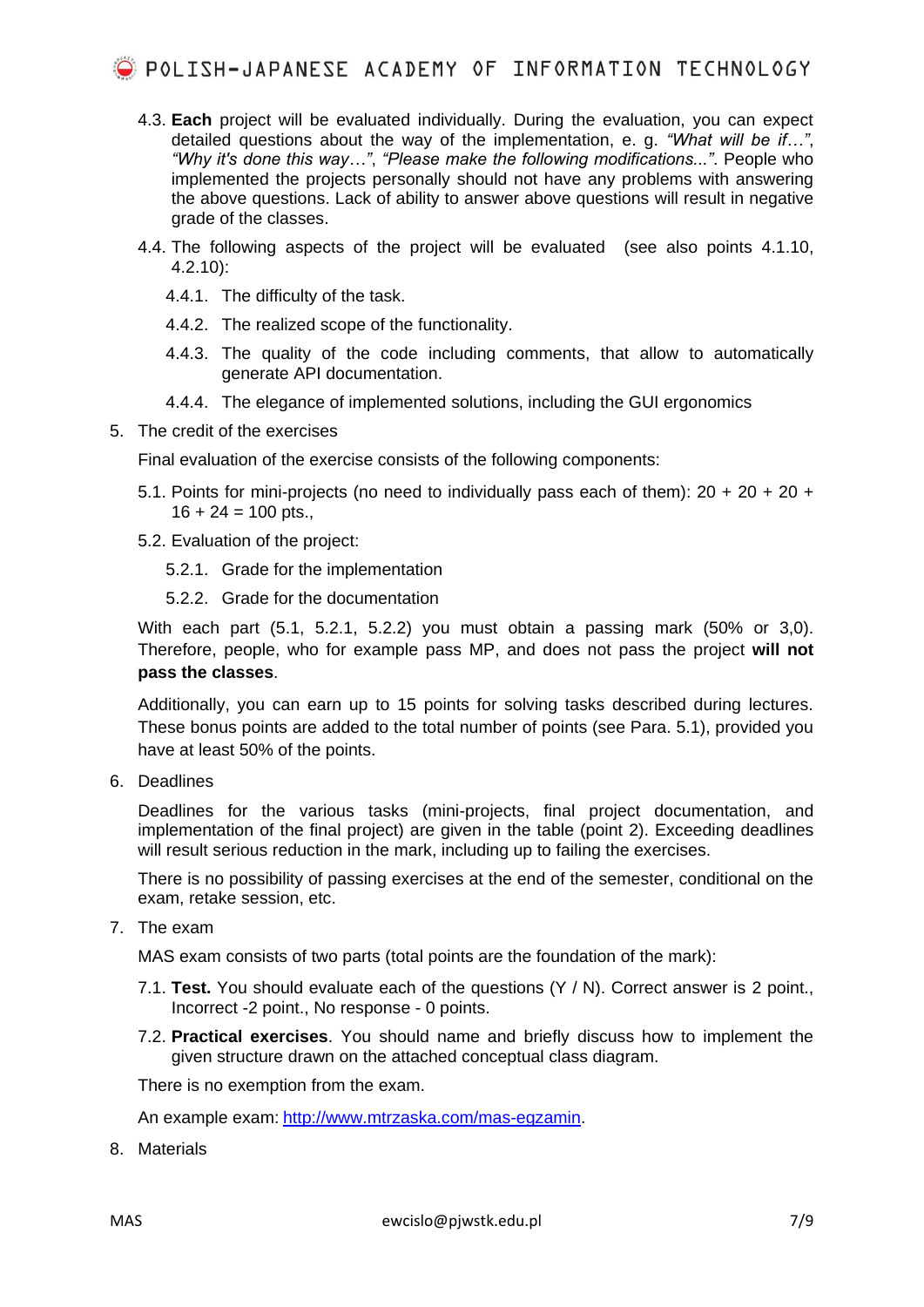- 8.1. Book (polish version): M. Trzaska: "Modelowanie i implementacja systemów informatycznych". Rok 2008. Wydawnictwo PJWSTK. Stron 299. ISBN 978-83- 89244-71-3.
	- Electronic version of the book (eBook works on platforms: Windows, iOS, Android, mobile devices and readers) in internet bookstore Ibuk: [PDF version](https://www.ibuk.pl/fiszka/43694/modelowanie-i-implementacja-systemow-informatycznych.html).
	- Print version: [PJATK](https://sklep.pja.edu.pl/produkt/modelowanie-i-implementacja-systemow-informatycznych/) bookstore.
	- Fragments w PDF: <http://www.mtrzaska.com/mas-ksiazka>
- 8.2. General Information (may appear in newer versions).

<http://www.mtrzaska.com/mas-informacje>

8.3. The electronic version of the lectures:

<http://www.mtrzaska.com/mas>

Due to the complex nature of these issues, it is recommended to attend the lecture (regardless of the fact that these materials are available on-line).

8.4. Sample programming tasks

These programming tasks are only intended to guide programming material (learned during previous courses) and their solutions will not be assessed as part of the subject MAS (Modeling and Analysis of Information Systems). They can be used during the "*Selected constructions of object-oriented programming languages*" class. Students starting the MAS course should be able to solve the vast majority of the following tasks.

<https://www.mtrzaska.com/mas-programming-tasks/>

- 8.5. Free books on-line:
	- 8.5.1. Bruce Eckel Thinking in Java:<http://www.mindview.net/Books/TIJ/>
	- 8.5.2. Allen B. Downey How to Think Like a Computer Scientist: Java Version: <http://www.greenteapress.com/thinkapjava/>
	- 8.5.3. Robert Sedgewick and Kevin Wayne Introduction to Programming in Java: An Interdisciplinary Approach:<http://introcs.cs.princeton.edu/home/>
- 8.6. Implementation tools

Due to the fact that there is quite a large freedom to choose the technology of the project, there is no mandatory tools list. However, the following list contains tools, which can be useful:

- CASE tools (including diagramming editors):
	- o UMLet (*open source*, multiplatform):<https://www.umlet.com/>
	- o Visual Paradigm Community Edition: [http://www.visual-paradigm.com](http://www.visual-paradigm.com/) (also on-line edition),
	- o Lucid Charts<https://lucid.app/> (also on-line edition),
	- o ArgoUML: [http://argouml.tigris.org/,](http://argouml.tigris.org/)
	- o MagicDraw Community Edition: [http://www.magicdraw.com,](http://www.magicdraw.com/)
	- o StarUML: [http://staruml.sourceforge.net/en/,](http://staruml.sourceforge.net/en/)
	- o NetBeans for Java: <http://www.netbeans.org/> (allows, for example, the creation of UML diagrams and source code generation)